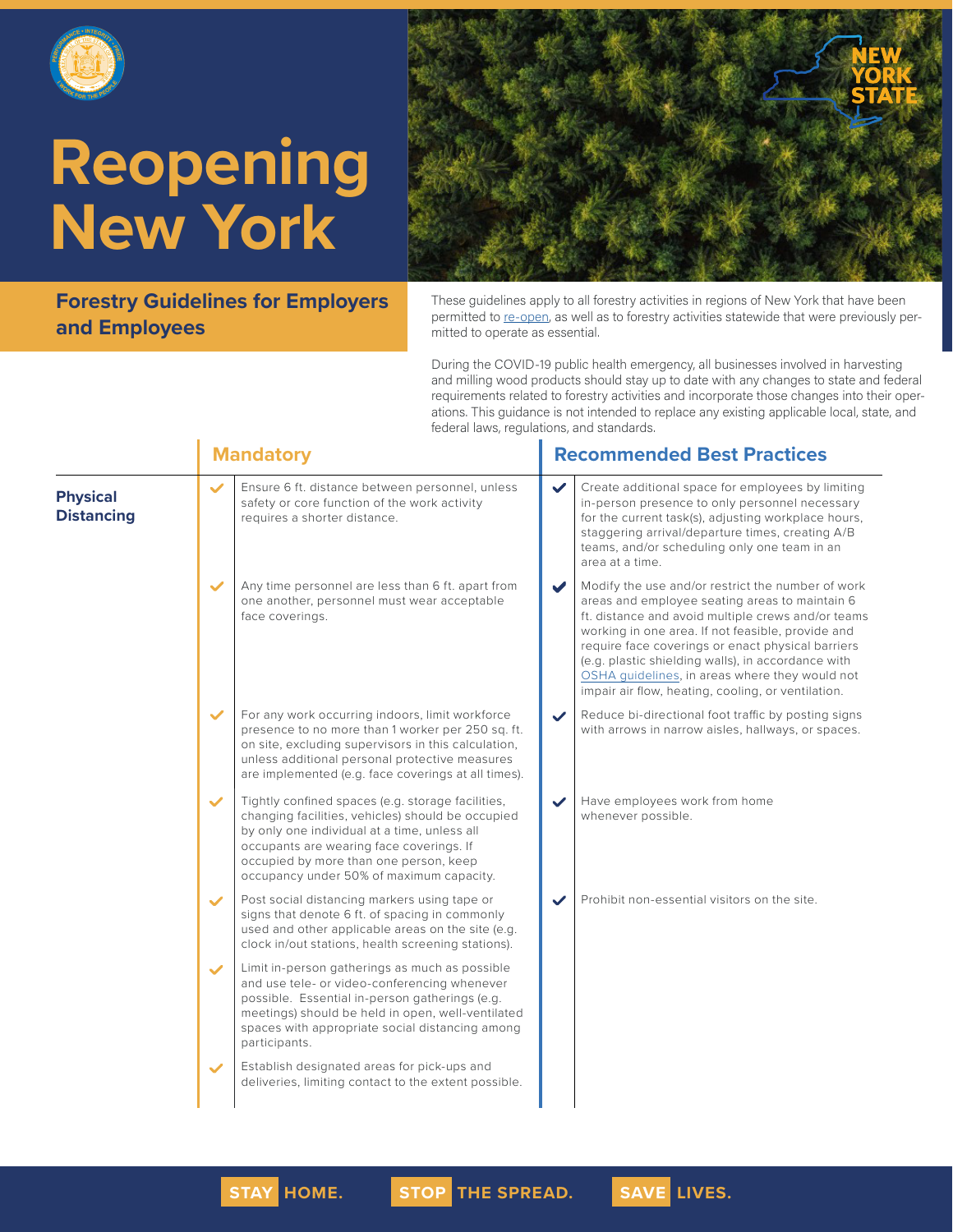



**Forestry Guidelines for Employers and Employees**

These guidelines apply to all forestry activities in regions of New York that have been permitted to [re-open,](https://forward.ny.gov/regional-monitoring-dashboard) as well as to forestry activities statewide that were previously permitted to operate as essential.

During the COVID-19 public health emergency, all businesses involved in harvesting and milling wood products should stay up to date with any changes to state and federal requirements related to forestry activities and incorporate those changes into their operations. This guidance is not intended to replace any existing applicable local, state, and federal laws, regulations, and standards.

|                                       | <b>Mandatory</b>                                                                                                                                                                                                                                                                                                                                   | <b>Recommended Best Practices</b>                                                                                                                            |
|---------------------------------------|----------------------------------------------------------------------------------------------------------------------------------------------------------------------------------------------------------------------------------------------------------------------------------------------------------------------------------------------------|--------------------------------------------------------------------------------------------------------------------------------------------------------------|
| <b>Protective</b><br><b>Equipment</b> | $\checkmark$<br>Employers must provide employees with an<br>acceptable face covering at no-cost to the<br>employee and have an adequate supply of<br>coverings in case of replacement.                                                                                                                                                             |                                                                                                                                                              |
|                                       | Acceptable face coverings include but are not<br>$\checkmark$<br>limited to cloth (e.g. homemade sewn, quick<br>cut, bandana) and surgical masks, unless the<br>nature of the work requires stricter PPE (e.g. N95<br>respirator, face shield).                                                                                                    |                                                                                                                                                              |
|                                       | Face coverings must be cleaned or replaced<br>$\checkmark$<br>after use or when damaged or soiled, may not<br>be shared, and should be properly stored or<br>discarded.                                                                                                                                                                            |                                                                                                                                                              |
|                                       | Limit the sharing of objects (e.g. tools, machinery,<br>$\checkmark$<br>vehicles) and discourage touching of shared<br>surfaces (e.g. panels, keypads, remotes); or,<br>when in contact with shared objects or frequently<br>touched areas, wear gloves (trade-appropriate or<br>medical); or, sanitize or wash hands before and<br>after contact. |                                                                                                                                                              |
| <b>Hygiene</b><br>and Cleaning        | Adhere to hygiene and sanitation requirements<br>$\checkmark$<br>from the Centers for Disease Control and<br>Prevention (CDC) and Department of Health<br>(DOH) and maintain cleaning logs on site that<br>document date, time, and scope of cleaning.                                                                                             | Wherever possible, increase ventilation of outdoor air<br>$\checkmark$<br>(e.g. opening windows and doors) while maintaining<br>safety precautions.          |
|                                       | Provide and maintain hand hygiene stations for<br>$\checkmark$<br>personnel, including handwashing with soap,<br>water, and paper towels, as well as an<br>alcohol-based hand sanitizer containing 60% or<br>more alcohol for areas where handwashing is<br>not feasible.                                                                          | $\checkmark$<br>Encourage employees to bring lunch from home and<br>reserve adequate space for employees to observe<br>social distancing while eating meals. |
|                                       | Provide and encourage employees to use<br>$\checkmark$<br>cleaning/disinfecting supplies before and after<br>use of shared and frequently touched surfaces,<br>followed by hand hygiene.                                                                                                                                                           |                                                                                                                                                              |
|                                       | Conduct regular cleaning and disinfection at<br>$\checkmark$<br>least after every shift, daily, or more frequently<br>as needed, and more frequent cleaning and<br>disinfection of shared objects (e.g. tools) and<br>surfaces, as well as high transit areas, such as<br>restrooms and common areas.                                              |                                                                                                                                                              |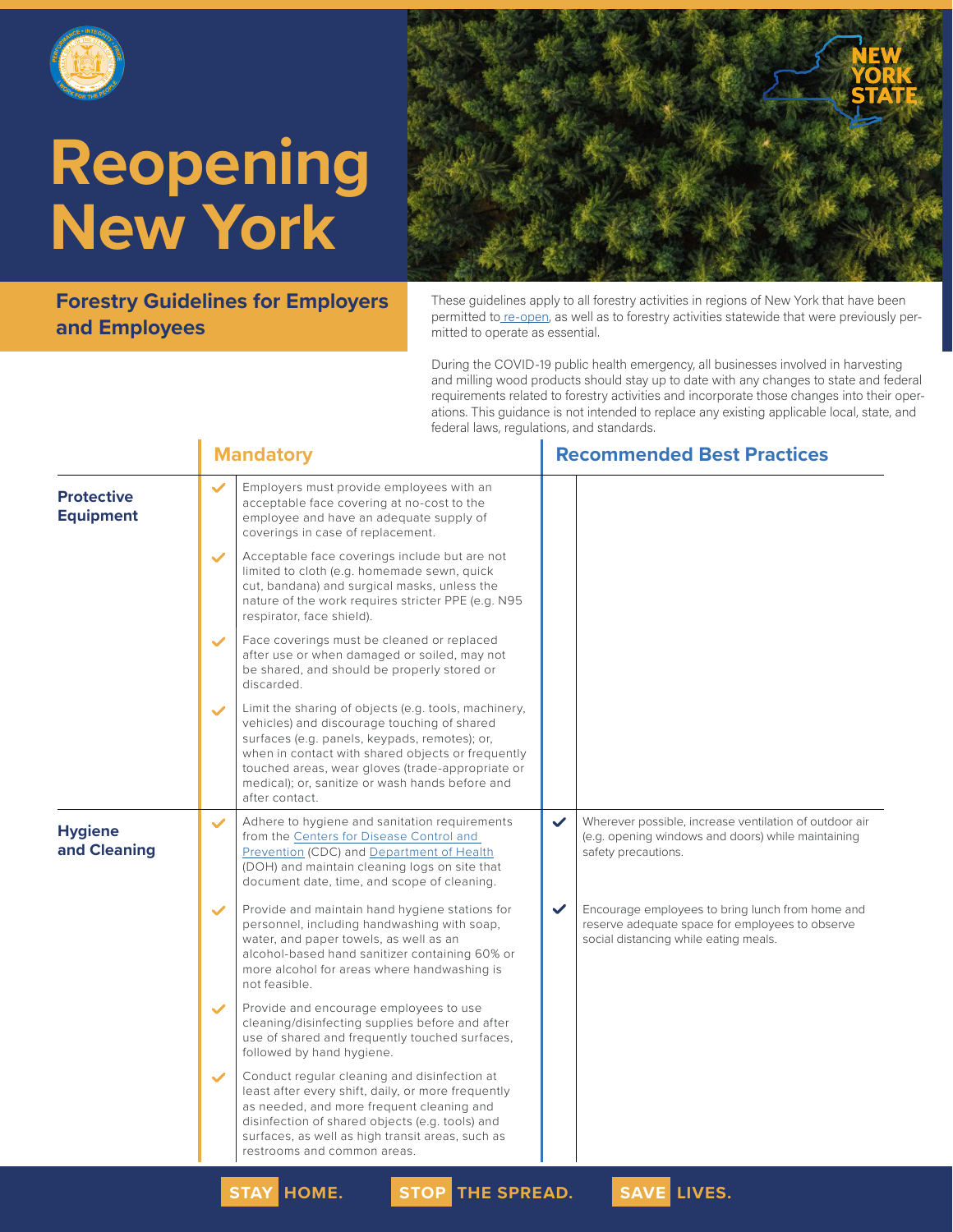



**Forestry Guidelines for Employers and Employees**

These guidelines apply to all forestry activities in regions of New York that have been permitted to [re-open,](https://forward.ny.gov/regional-monitoring-dashboard) as well as to forestry activities statewide that were previously permitted to operate as essential.

During the COVID-19 public health emergency, all businesses involved in harvesting and milling wood products should stay up to date with any changes to state and federal requirements related to forestry activities and incorporate those changes into their operations. This guidance is not intended to replace any existing applicable local, state, and federal laws, regulations, and standards.

|                                            |              | <b>Mandatory</b>                                                                                                                                                                                                                                                                                                                                                                  | <b>Recommended Best Practices</b> |
|--------------------------------------------|--------------|-----------------------------------------------------------------------------------------------------------------------------------------------------------------------------------------------------------------------------------------------------------------------------------------------------------------------------------------------------------------------------------|-----------------------------------|
| <b>Hygiene</b><br>and Cleaning<br>(cont'd) | $\checkmark$ | Cleaning and disinfecting of the site, shared surfaces, and<br>other areas, as well as equipment and tools, should be<br>performed using Department of Environmental Conservation<br>(DEC) products identified by the Environmental Protection<br>Agency (EPA) as effective against COVID-19.                                                                                     |                                   |
|                                            | $\checkmark$ | If cleaning or disinfection products or the act of cleaning and<br>disinfecting causes safety hazards or degrades the material or<br>machinery, personnel should have access to a hand hygiene<br>station between use and/or be supplied with<br>disposable gloves.                                                                                                               |                                   |
|                                            | $\checkmark$ | Conduct regular cleaning and disinfection at least after every<br>shift, daily, or more frequently as needed, and more frequent<br>cleaning and disinfection of shared objects (e.g. tools) and<br>surfaces, as well as high transit areas, such as restrooms and<br>common areas.                                                                                                |                                   |
| <b>Communication</b>                       | $\checkmark$ | Affirm you have reviewed and understand the<br>state-issued industry quidelines, and that you will implement<br>them.                                                                                                                                                                                                                                                             |                                   |
|                                            | $\checkmark$ | Post signage throughout the site to remind personnel to adhere<br>to proper hygiene, social distancing rules, appropriate use of PPE,<br>and cleaning and disinfecting protocols.                                                                                                                                                                                                 |                                   |
|                                            | $\checkmark$ | Train all personnel on new protocols and frequently communicate<br>safety guidelines.                                                                                                                                                                                                                                                                                             |                                   |
|                                            | $\checkmark$ | Establish a communication plan for employees, visitors, and clients<br>with a consistent means to provide updated information.                                                                                                                                                                                                                                                    |                                   |
|                                            | $\checkmark$ | Maintain a continuous log of every person, including workers and<br>visitors, who may have close contact with other individuals at the<br>work site or area; excluding deliveries that are performed with<br>appropriate PPE or through contactless means.                                                                                                                        |                                   |
|                                            | $\checkmark$ | If a worker tests positive for COVID-19, employer must<br>immediately notify state and local health departments and<br>cooperate with contact tracing efforts, including notification of<br>potential contacts, such as workers or visitors who had close<br>contact with the individual, while maintaining confidentiality<br>required by state and federal law and regulations. |                                   |
|                                            |              | Conspicuously post completed safety plans on site.                                                                                                                                                                                                                                                                                                                                |                                   |

**STAY HOME. STOP THE SPREAD. SAVE LIVES.**